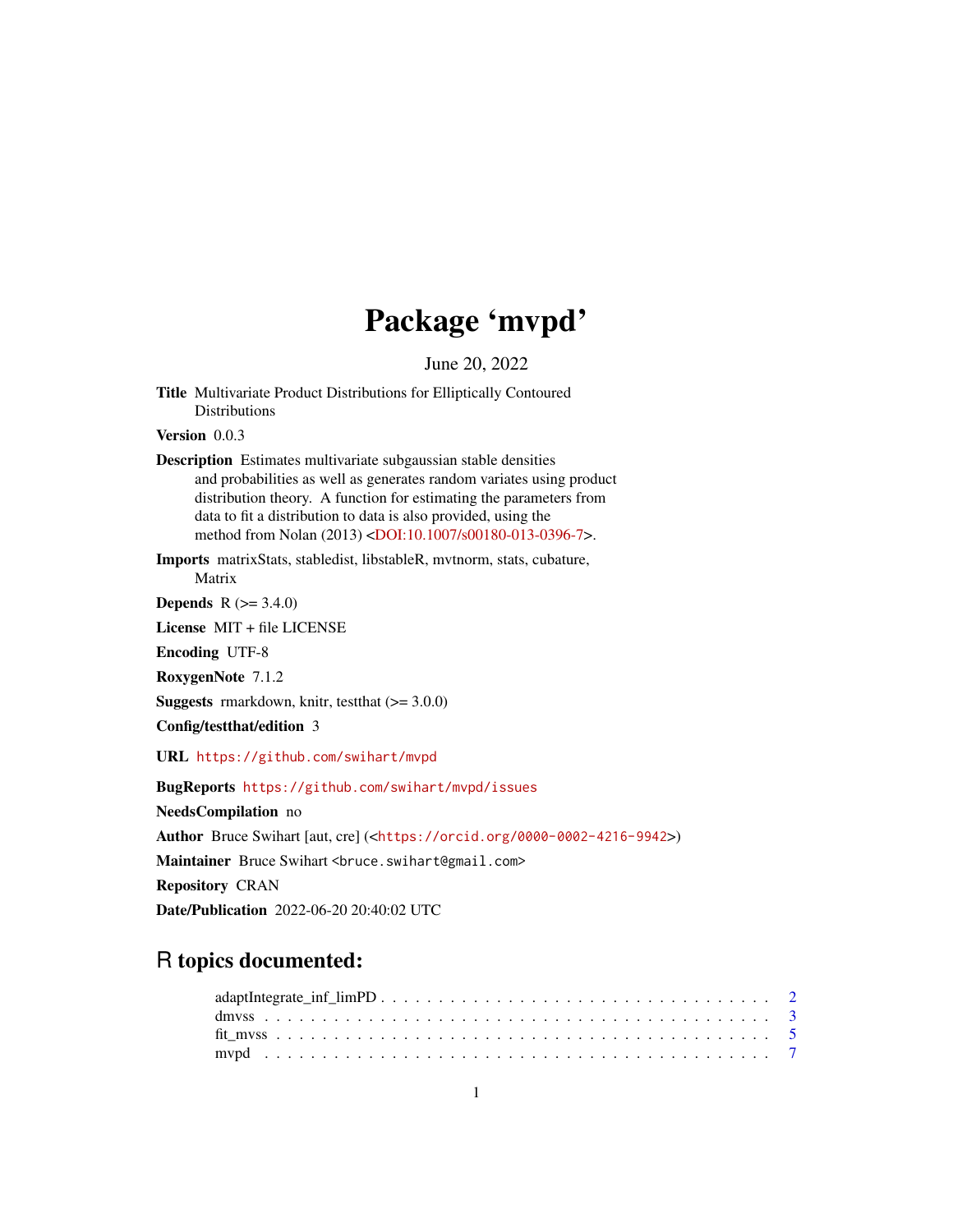| Index |  |  |  |  |  |  |  |  |  |  |  |  |  |  |  |  |  |  |  |  | $-13$ |
|-------|--|--|--|--|--|--|--|--|--|--|--|--|--|--|--|--|--|--|--|--|-------|
|       |  |  |  |  |  |  |  |  |  |  |  |  |  |  |  |  |  |  |  |  |       |

adaptIntegrate\_inf\_limPD

*Adaptive multivariate integration over hypercubes (admitting infinite limits)*

#### Description

The function performs adaptive multidimensional integration (cubature) of (possibly) vector-valued integrands over hypercubes. It is a wrapper for cubature:::adaptIntegrate, transforming (-)Inf appropriately as described in cubature's help page (http://ab-initio.mit.edu/wiki/index.php/Cubature#Infinite\_intervals).

#### Usage

```
adaptIntegrate_inf_limPD(
  f,
 lowerLimit,
 upperLimit,
  ...,
  tol.ai = 1e-05,fDim.ai = 1,
 maxEval.ai = 0,
 absError.ai = 0,
  doChecking.ai = FALSE
)
```

```
Arguments
```

| $\mathsf{f}$  | The function (integrand) to be integrated                                                                                                                                                            |
|---------------|------------------------------------------------------------------------------------------------------------------------------------------------------------------------------------------------------|
| lowerLimit    | The lower limit of integration, a vector for hypercubes                                                                                                                                              |
| upperLimit    | The upper limit of integration, a vector for hypercubes                                                                                                                                              |
| .             | All other arguments passed to the function f                                                                                                                                                         |
| tol.ai        | The maximum tolerance, default 1e-5.                                                                                                                                                                 |
| fDim.ai       | The dimension of the integrand, default 1, bears no relation to the dimension of<br>the hypercube                                                                                                    |
| maxEval.ai    | The maximum number of function evaluations needed, default 0 implying no<br>limit                                                                                                                    |
| absError.ai   | The maximum absolute error tolerated                                                                                                                                                                 |
| doChecking.ai | A flag to be thorough checking inputs to C routines. A FALSE value results in<br>approximately 9 percent speed gain in our experiments. Your mileage will of<br>course vary. Default value is FALSE. |

<span id="page-1-0"></span>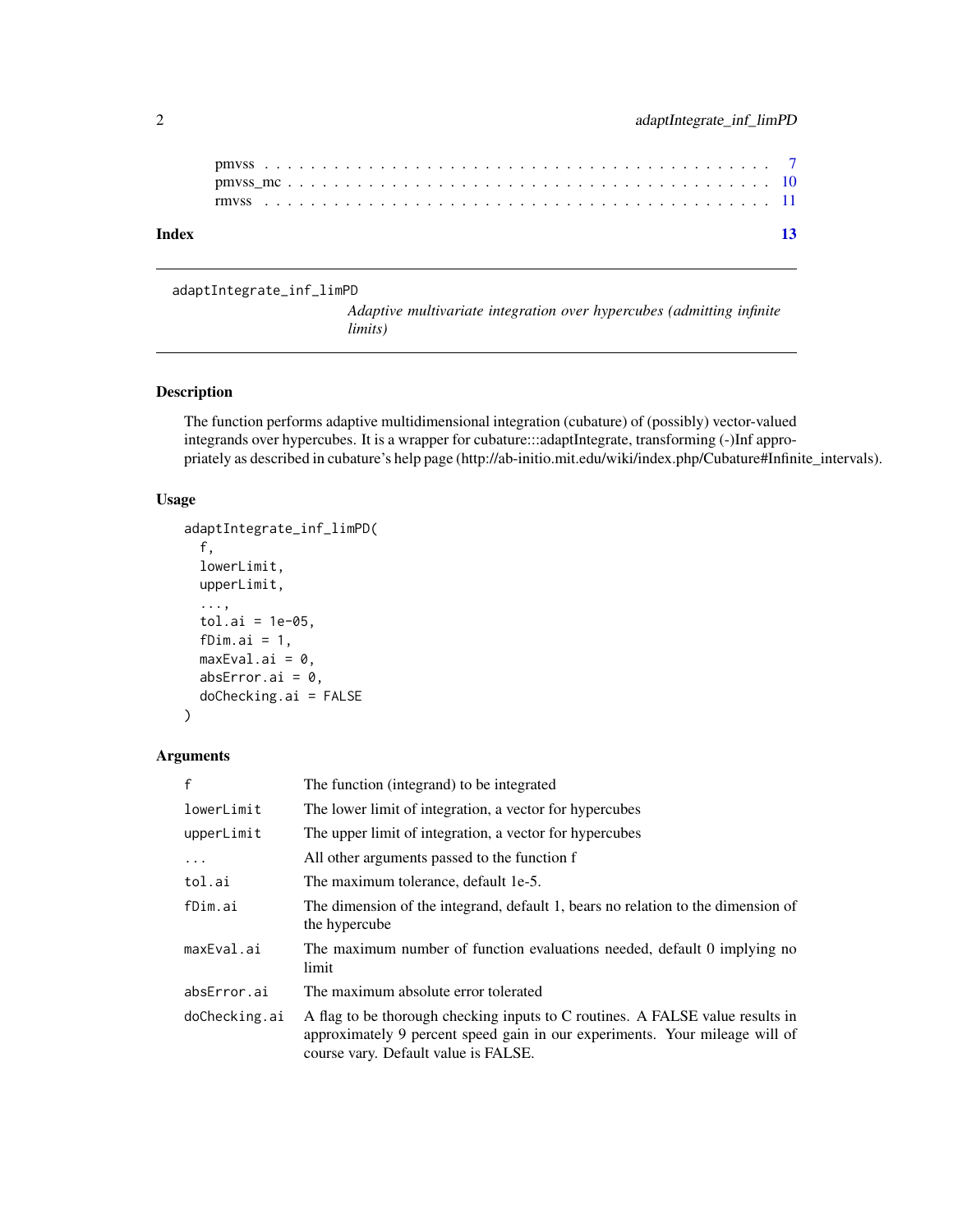#### <span id="page-2-0"></span>dmvss 3

#### Examples

```
## integrate Cauchy Density from -Inf to Inf
adaptIntegrate_inf_limPD(function(x) 1/pi * 1/(1+x^2), -Inf, Inf)
adaptIntegrate_inf_limPD(function(x, scale) 1/(pi*scale) * 1/(1+(x/scale)^2), -Inf, Inf, scale=4)
## integrate Cauchy Density from -Inf to -3
adaptIntegrate_inf_limPD(function(x) 1/pi * 1/(1+x^2), -Inf, -3)$int
stats::pcauchy(-3)
adaptIntegrate_inf_limPD(function(x, scale) 1/(pi*scale) * 1/(1+(x/scale)^2), -Inf, -3, scale=4)$int
stats::pcauchy(-3, scale=4)
```
<span id="page-2-1"></span>

dmvss *Multivariate Subgaussian Stable Density*

#### Description

Computes the the density function of the multivariate subgaussian stable distribution for arbitrary alpha, shape matrices, and location vectors. See Nolan (2013).

#### Usage

```
dmvss(
 x,
 alpha = 1,
 Q = NULL,delta = rep(0, d),outermost.int = c("stats::integrate", "cubature::adaptIntegrate")[1],
  spherical = FALSE,
  subdivisions.si = 100L,
  rel.tol.si = .Machine$double.eps^0.25,
  abs.tol.si = rel.tol.si,
  stop.on.error.si = TRUE,
  tol.ai = 1e-05,fDim.ai = 1,
 maxEval.ai = 0,
  absError.ai = 0,
  doChecking.ai = FALSE,
  which.stable = c("libstableR", "stabledist")[1]
\mathcal{L}
```
#### Arguments

| x     | vector of quantiles.                                           |
|-------|----------------------------------------------------------------|
| alpha | default to 1 (Cauchy). Must be $0$ <alpha<2< td=""></alpha<2<> |
| 0     | Shape matrix. See Nolan (2013).                                |
| delta | location vector                                                |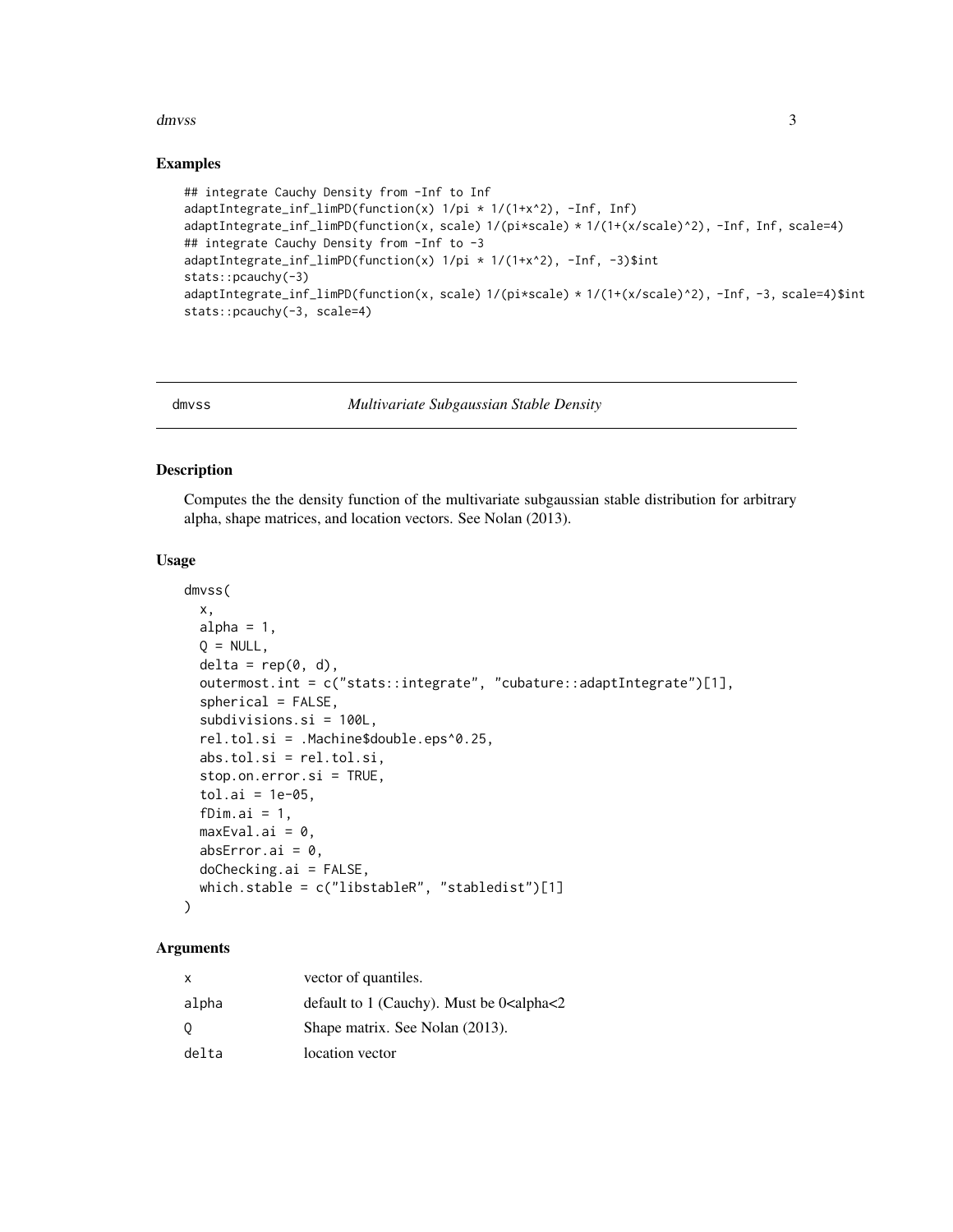| outermost.int    | select which integration function to use for outermost integral. Default is "stats::integrate"<br>and one can specify the following options with the .si suffix. For diagonal Q,<br>one can also specify "cubature::adaptIntegrate" and use the .ai suffix options<br>below (currently there is a bug for non-diagnoal Q).                                      |
|------------------|-----------------------------------------------------------------------------------------------------------------------------------------------------------------------------------------------------------------------------------------------------------------------------------------------------------------------------------------------------------------|
| spherical        | default is FALSE. If true, use the spherical transformation. Results will be iden-<br>tical to spherical = FALSE but may be faster.                                                                                                                                                                                                                             |
| subdivisions.si  |                                                                                                                                                                                                                                                                                                                                                                 |
|                  | the maximum number of subintervals. The suffix . si indicates a stats::integrate()<br>option for the outermost semi-infinite integral in the product distribution formu-<br>lation.                                                                                                                                                                             |
| rel.tol.si       | relative accuracy requested. The suffix .si indicates a stats::integrate()<br>option for the outermost semi-infinite integral in the product distribution formu-<br>lation.                                                                                                                                                                                     |
| abs.tol.si       | absolute accuracy requested. The suffix .si indicates a stats::integrate()<br>option for the outermost semi-infinite integral in the product distribution formu-<br>lation.                                                                                                                                                                                     |
| stop.on.error.si |                                                                                                                                                                                                                                                                                                                                                                 |
|                  | logical. If true (the default) an error stops the function. If false some errors will<br>give a result with a warning in the message component. The suffix . si indicates<br>a stats::integrate() option for the outermost semi-infinite integral in the<br>product distribution formulation.                                                                   |
| tol.ai           | The maximum tolerance, default 1e-5. The suffix . ai indicates a cubature: : adaptIntegrate<br>type option for the outermost semi-infinite integral in the product distribution<br>formulation.                                                                                                                                                                 |
| fDim.ai          | The dimension of the integrand, default 1, bears no relation to the dimension<br>of the hypercube The suffix .ai indicates a cubature: : adaptIntegrate type<br>option for the outermost semi-infinite integral in the product distribution formu-<br>lation.                                                                                                   |
| maxEval.ai       | The maximum number of function evaluations needed, default 0 implying no<br>limit The suffix .ai indicates a cubature: : adaptIntegrate type option for<br>the outermost semi-infinite integral in the product distribution formulation.                                                                                                                        |
| absError.ai      | The maximum absolute error tolerated The suffix. ai indicates a cubature: : adapt Integrate<br>type option for the outermost semi-infinite integral in the product distribution<br>formulation.                                                                                                                                                                 |
| doChecking.ai    | A flag to be thorough checking inputs to C routines. A FALSE value results<br>in approximately 9 percent speed gain in our experiments. Your mileage will of<br>course vary. Default value is FALSE. The suffix . ai indicates a cubature:: adapt Integrate<br>type option for the outermost semi-infinite integral in the product distribution<br>formulation. |
| which.stable     | defaults to "libstableR", other option is "stabledist". Indicates which package<br>should provide the univariate stable distribution in this production distribution<br>form of a univariate stable and multivariate normal.                                                                                                                                    |

#### Value

The object returned depends on what is selected for outermost.int. In the case of the default, stats::integrate, the value is a list of class "integrate" with components: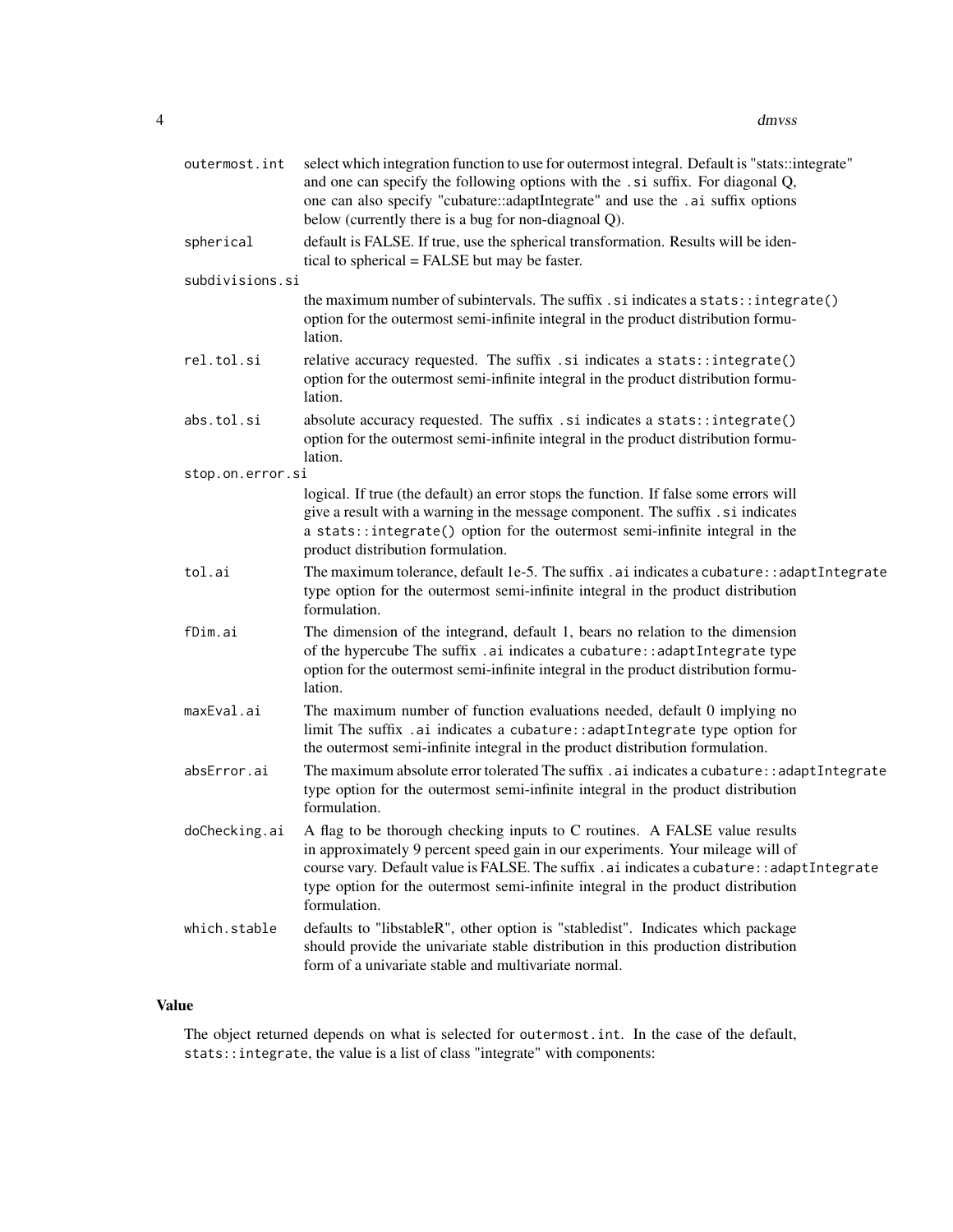- <span id="page-4-0"></span>• value the final estimate of the integral.
- abs.error estimate of the modulus of the absolute error.
- subdivisions the number of subintervals produced in the subdivision process.
- message "OK" or a character string giving the error message.
- call the matched call.

Note: The reported abs.error is likely an under-estimate as integrate assumes the integrand was without error, which is not the case in this application.

#### References

Nolan, John P. "Multivariate elliptically contoured stable distributions: theory and estimation." Computational Statistics 28.5 (2013): 2067-2089.

#### Examples

```
## print("mvsubgaussPD (d=2, alpha=1.71):")
Q <- matrix(c(10,7.5,7.5,10),2)
mypd::dmvss(x=c(0,1), alpha=1.71, Q=Q)## more accuracy = longer runtime
mypd: :dmvss(x=c(0,1),alpha=1.71, Q=Q, abs.tol=1e-8)Q \leq - matrix(c(10,7.5,7.5,7.5,10,7.5,7.5,7.5,10),3)
## print("mvsubgausPD (d=3, alpha=1.71):")
mypd::dmvss(x=c(0,1,2), alpha=1.71, Q=Q)mvpd::dmvss(x=c(0,1,2), alpha=1.71, Q=Q, spherical=TRUE)
## How `delta` works: same as centering
X \leftarrow c(1,1,1)Q \leq - matrix(c(10,7.5,7.5,7.5,10,7.5,7.5,7.5,10),3)
D \leq -c(0.75, 0.65, -0.35)mvpd::dmvss(X-D, alpha=1.71, Q=Q)
mvpd::dmvss(X , alpha=1.71, Q=Q, delta=D)
```
<span id="page-4-1"></span>fit\_mvss *Fit a Multivariate Subgaussian Distribution*

#### **Description**

Estimates the parameters (namely, alpha, shape matrix Q, and location vector) of the multivariate subgaussian distribution for an input matrix X.

#### Usage

fit\_mvss(x)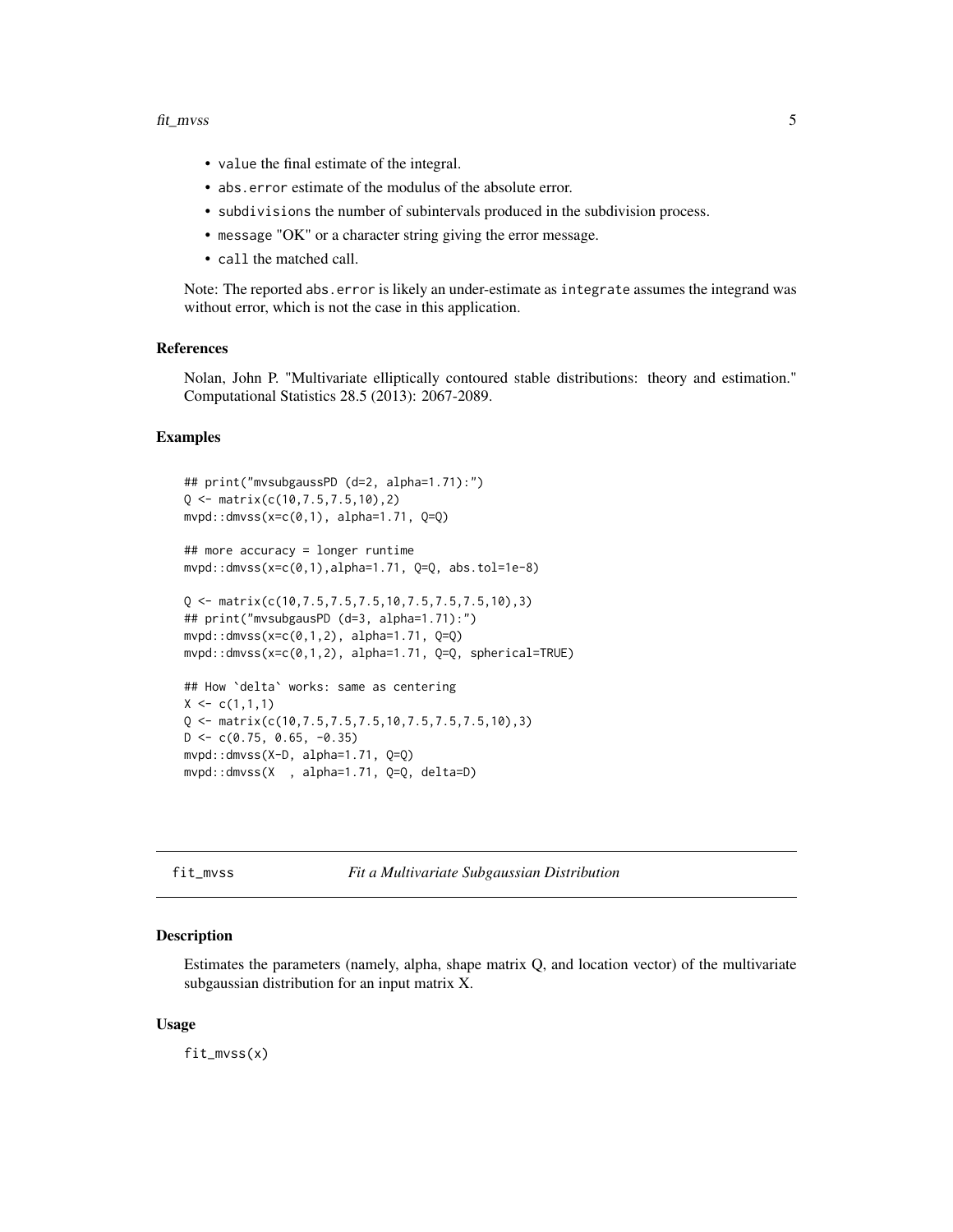#### Arguments

x a matrix for which the parameters for a d-dimensional multivariate subgaussian distribution will be estimated. The number of columns will be d.

#### Details

Using the protocols outlined in Nolan (2013), this function uses libstableR's univariate fit functions for each component.

#### Value

A list with parameters from the column-wise univariate fits and the multivariate alpha and shape matrix estimates (the univ\_deltas are the mult\_deltas):

- univ\_alphas the alphas from the column-wise univariate fits
- univ\_betas the betas from the column-wise univariate fits
- univ\_gammas the gammas from the column-wise univariate fits
- univ\_deltas the deltas from the column-wise univariate fits
- mult\_alpha the mean(univ\_alphas); equivalently the multivariate alpha estimate
- mult\_Q\_raw the multivariate shape matrix estimate (before applying nearPD())
- mult\_Q\_posdef the nearest positive definite multivariate shape matrix estimate, nearPD(mult\_Q\_raw)

#### References

Nolan JP (2013), *Multivariate elliptically contoured stable distributions: theory and estimation*. Comput Stat (2013) 28:2067–2089 DOI 10.1007/s00180-013-0396-7

#### See Also

Rfast::mvnorm.mle, alphastable::mfitstab.elliptical

#### Examples

```
## create a 4x4 shape matrix symMat
S \leq matrix(rnorm(4*4, mean=2, sd=4),4);
symMat \leq as.matrix(Matrix::nearPD(0.5 \star (S + t(S)))$mat)
symMat
## generate 10,000 r.v.'s from 4-dimensional mvss
X \leftarrow mvpd::rmvss(1e4, alpha=1.5, Q=symMat, delta=c(1,2,3,4))## use fit_mvss to recover the parameters, compare to symMat
fmv <- mvpd::fit_mvss(X)
fmv
symMat
## then use the fitted parameters to calculate a probability:
mvpd::pmvss(lower=rep(0,4),
            upper=rep(5,4),
            alpha=fmv$mult_alpha,
            Q=fmv$mult_Q_posdef,
```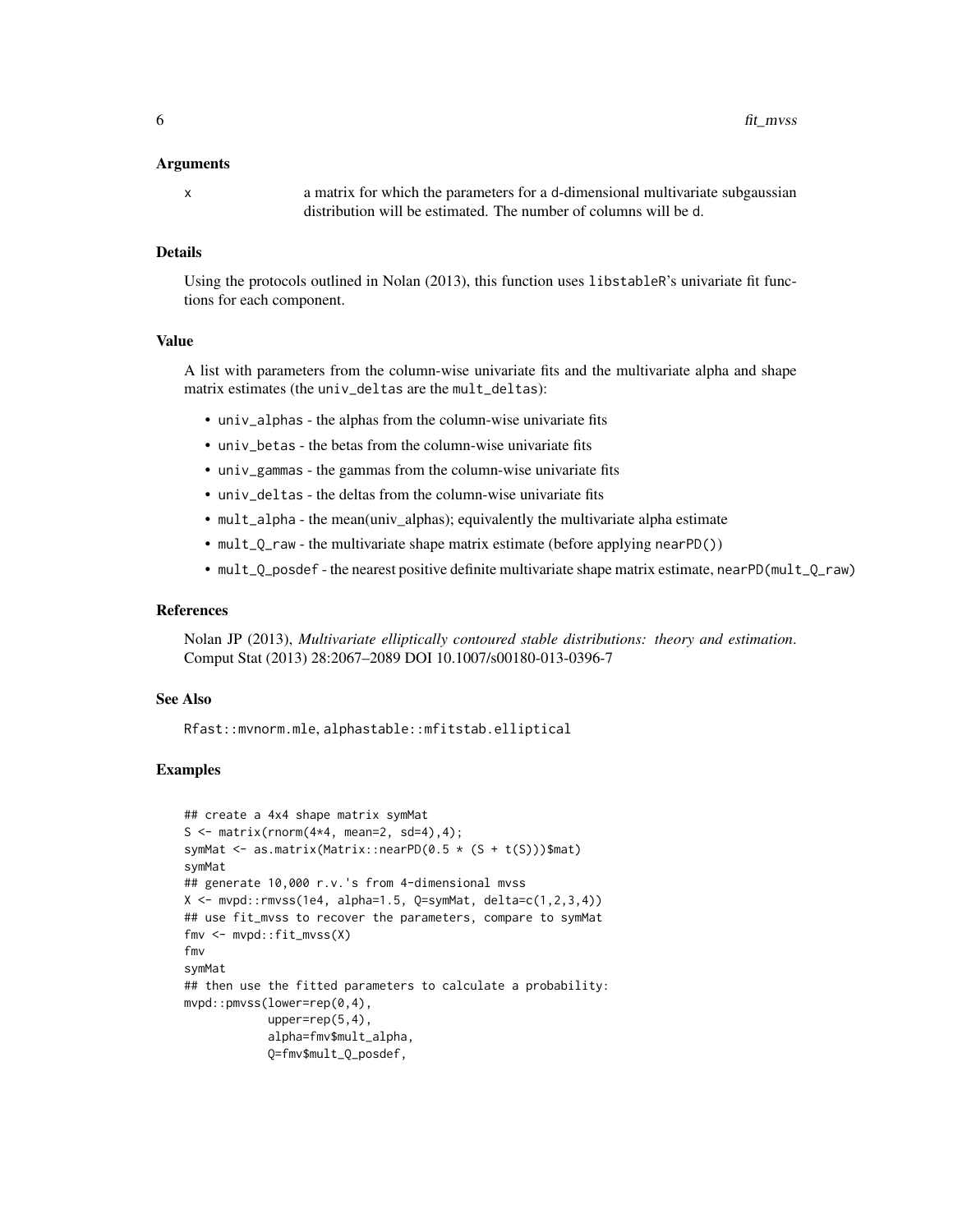<span id="page-6-0"></span>delta=fmv\$univ\_deltas,  $maxpts.pmvnorm = 25000*10$ 

mvpd *Multivariate Product Distributions*

#### **Description**

The purpose of this package is to offer density, probability, and random variate generating (abbreviated as [d/p/r], respectively) functions for multivariate distributions that can be represented as a product distribution. Specifically, the package will primarily focus on the product of a multivariate normal distribution and a univariate random variable. These product distributions are called Scale Mixtures of Multivariate Normal Distributions, and for particular choices of the univariate random variable distribution the resultant product distribution may be a family of interest. For instance, the square-root of a positive stable random variable multiplied by a multivariate normal distribution is the multivariate subgaussian stable distribution. Product distribution theory is applied for implementing their computation.

#### Multivariate subgaussian stable distributions

[dmvss](#page-2-1) – multivariate subgaussian stable distribution density

[pmvss](#page-6-1) – multivariate subgaussian stable distribution probabilities

[rmvss](#page-10-1) – multivariate subgaussian stable distribution random variates

[pmvss\\_mc](#page-9-1) – Monte Carlo version of probabilities, using rmvss

[fit\\_mvss](#page-4-1) – Fit a multivariate subgaussian stable distribution (e.g. estimate parameters given data)

<span id="page-6-1"></span>pmvss *Multivariate Subgaussian Stable Distribution*

#### **Description**

Computes the probabilities for the multivariate subgaussian stable distribution for arbitrary limits, alpha, shape matrices, and location vectors. See Nolan (2013).

#### Usage

```
pmvss(
  lower = rep(-Inf, d),upper = rep(Inf, d),
  alpha = 1,
  Q = NULL,delta = rep(0, d),
```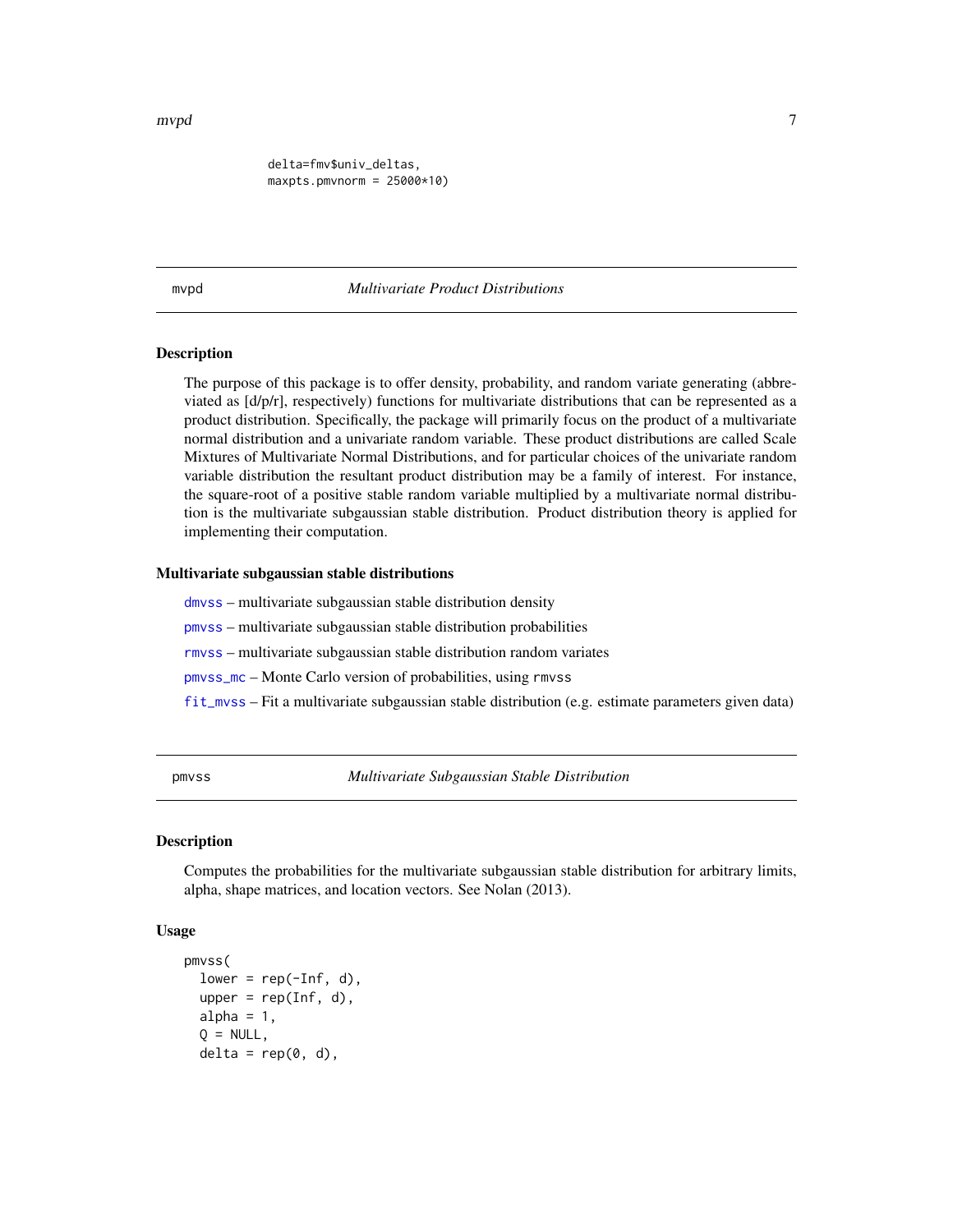#### 8 pmvss states and the set of the set of the set of the set of the set of the set of the set of the set of the set of the set of the set of the set of the set of the set of the set of the set of the set of the set of the s

```
maxpts.pmvnorm = 25000,
 abseps.pmvnorm = 0.001,
 outermost.int = c("stats::integrate", "cubature::adaptIntegrate")[1],
  subdivisions.si = 100L,
  rel.tol.si = .Machine$double.eps^0.25,
 abs.tol.si = rel.tol.si,
 stop.on.error.si = TRUE,
  tol.ai = 1e-05,fDim.ai = 1,
 maxEval.ai = 0,absError.ai = 0,
 doChecking.ai = FALSE,
 which.stable = c("libstableR", "stabledist")[1]
\mathcal{L}
```
#### Arguments

| lower            | the vector of lower limits of length n.                                                                                                                                                                                                                                                                                    |
|------------------|----------------------------------------------------------------------------------------------------------------------------------------------------------------------------------------------------------------------------------------------------------------------------------------------------------------------------|
| upper            | the vector of upper limits of length n.                                                                                                                                                                                                                                                                                    |
| alpha            | default to 1 (Cauchy). Must be 0 <alpha<2< td=""></alpha<2<>                                                                                                                                                                                                                                                               |
| Q                | Shape matrix. See Nolan (2013).                                                                                                                                                                                                                                                                                            |
| delta            | location vector.                                                                                                                                                                                                                                                                                                           |
|                  | maxpts pmvnorm Defaults to 25000. Passed to the $F_G =$ pmvnorm() in the integrand of the<br>outermost integral.                                                                                                                                                                                                           |
|                  | abseps pmvnorm Defaults to 1e-3. Passed to the $F_G =$ pmvnorm() in the integrand of the outer-<br>most integral.                                                                                                                                                                                                          |
| outermost.int    | select which integration function to use for outermost integral. Default is "stats::integrate"<br>and one can specify the following options with the .si suffix. For diagonal Q,<br>one can also specify "cubature::adaptIntegrate" and use the .ai suffix options<br>below (currently there is a bug for non-diagonal Q). |
| subdivisions.si  |                                                                                                                                                                                                                                                                                                                            |
|                  | the maximum number of subintervals. The suffix $\ldots$ is indicates a stats::integrate()<br>option for the outermost semi-infinite integral in the product distribution formu-<br>lation.                                                                                                                                 |
| rel.tol.si       | relative accuracy requested. The suffix .si indicates a stats::integrate()<br>option for the outermost semi-infinite integral in the product distribution formu-<br>lation.                                                                                                                                                |
| abs.tol.si       | absolute accuracy requested. The suffix .si indicates a stats::integrate()<br>option for the outermost semi-infinite integral in the product distribution formu-<br>lation.                                                                                                                                                |
| stop.on.error.si |                                                                                                                                                                                                                                                                                                                            |
|                  | logical. If true (the default) an error stops the function. If false some errors will<br>give a result with a warning in the message component. The suffix . si indicates<br>a stats::integrate() option for the outermost semi-infinite integral in the<br>product distribution formulation.                              |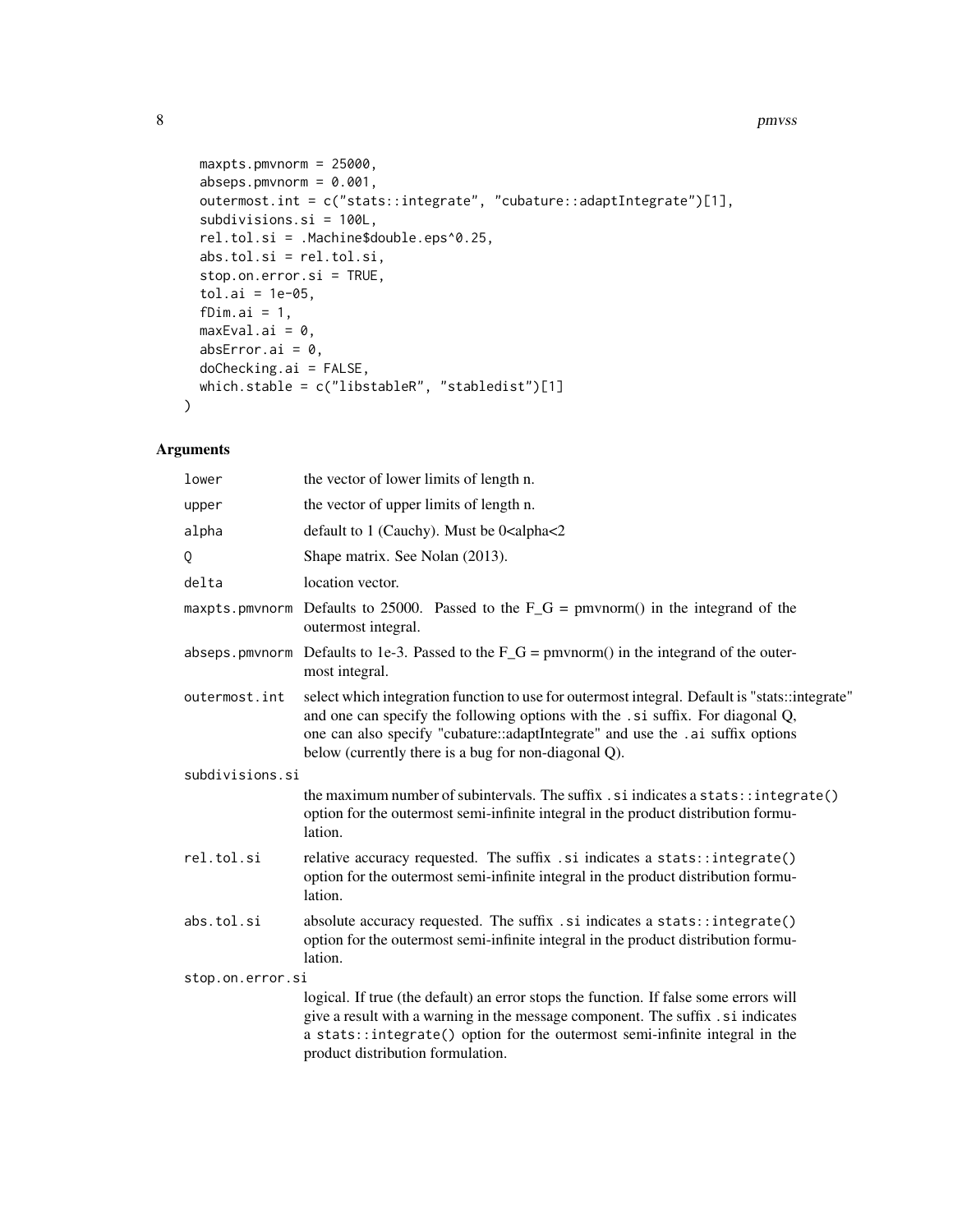pmvss 9 and 2008 and 2008 and 2008 and 2008 and 2008 and 2008 and 2008 and 2008 and 2008 and 2008 and 2008 and 2008 and 2008 and 2008 and 2008 and 2008 and 2008 and 2008 and 2008 and 2008 and 2008 and 2008 and 2008 and 200

| tol.ai        | The maximum tolerance, default 1e-5. The suffix $\alpha$ ai indicates a cubature: $\alpha$ and $\beta$ and $\beta$ and $\alpha$<br>type option for the outermost semi-infinite integral in the product distribution<br>formulation.                                                                                                                              |
|---------------|------------------------------------------------------------------------------------------------------------------------------------------------------------------------------------------------------------------------------------------------------------------------------------------------------------------------------------------------------------------|
| fDim.ai       | The dimension of the integrand, default 1, bears no relation to the dimension<br>of the hypercube The suffix .ai indicates a cubature:: adaptIntegrate type<br>option for the outermost semi-infinite integral in the product distribution formu-<br>lation.                                                                                                     |
| maxEval.ai    | The maximum number of function evaluations needed, default 0 implying no<br>limit The suffix .ai indicates a cubature:: adaptIntegrate type option for<br>the outermost semi-infinite integral in the product distribution formulation.                                                                                                                          |
| absError.ai   | The maximum absolute error tolerated The suffix . ai indicates a cubature: : adapt Integrate<br>type option for the outermost semi-infinite integral in the product distribution<br>formulation.                                                                                                                                                                 |
| doChecking.ai | A flag to be thorough checking inputs to C routines. A FALSE value results<br>in approximately 9 percent speed gain in our experiments. Your mileage will of<br>course vary. Default value is FALSE. The suffix . ai indicates a cubature: : adapt Integrate<br>type option for the outermost semi-infinite integral in the product distribution<br>formulation. |
| which.stable  | defaults to "libstableR", other option is "stabledist". Indicates which package<br>should provide the univariate stable distribution in this production distribution<br>form of a univariate stable and multivariate normal.                                                                                                                                     |

#### Value

The object returned depends on what is selected for outermost.int. In the case of the default, stats::integrate, the value is a list of class "integrate" with components:

- value the final estimate of the integral.
- abs.error estimate of the modulus of the absolute error.
- subdivisions the number of subintervals produced in the subdivision process.
- message "OK" or a character string giving the error message.
- call the matched call.

Note: The reported abs.error is likely an under-estimate as integrate assumes the integrand was without error, which is not the case in this application.

#### References

Nolan JP (2013), *Multivariate elliptically contoured stable distributions: theory and estimation*. Comput Stat (2013) 28:2067–2089 DOI 10.1007/s00180-013-0396-7

#### Examples

```
## bivariate
U \leq c(1,1)L < -1
```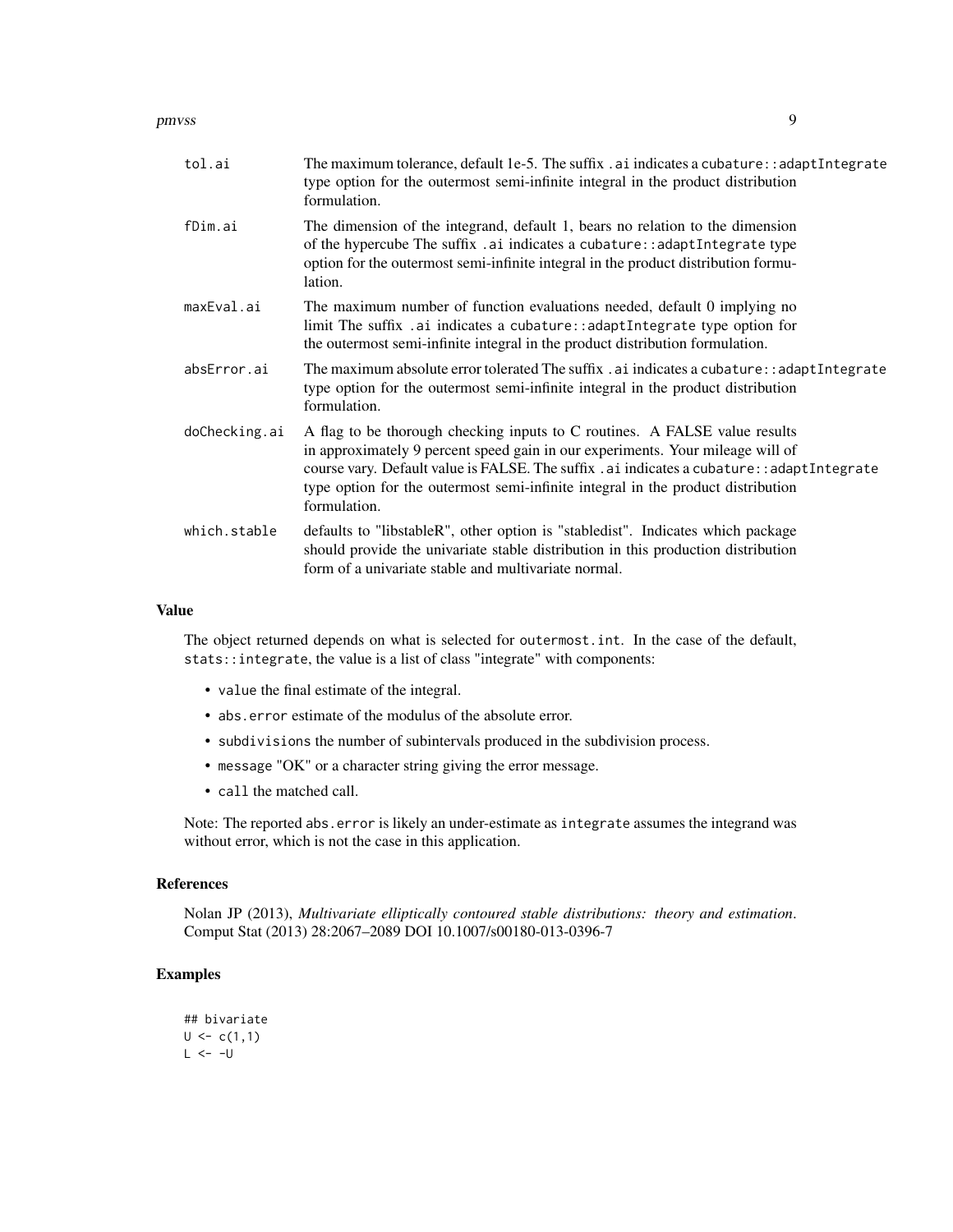```
Q \leq - matrix(c(10,7.5,7.5,10),2)
mvpd::pmvss(L, U, alpha=1.71, Q=Q)
## trivariate
U \leftarrow c(1,1,1)L < - -UQ <- matrix(c(10,7.5,7.5,7.5,10,7.5,7.5,7.5,10),3)
mvpd::pmvss(L, U, alpha=1.71, Q=Q)
## How `delta` works: same as centering
U \leftarrow c(1,1,1)L < -1Q \leq - matrix(c(10,7.5,7.5,7.5,10,7.5,7.5,7.5,10),3)
D \leq -c(0.75, 0.65, -0.35)mvpd::pmvss(L-D, U-D, alpha=1.71, Q=Q)
mvpd::pmvss(L , U , alpha=1.71, Q=Q, delta=D)
```
<span id="page-9-1"></span>pmvss\_mc *Monte Carlo Multivariate Subgaussian Stable Distribution*

#### Description

Computes probabilities of the multivariate subgaussian stable distribution for arbitrary limits, alpha, shape matrices, and location vectors via Monte Carlo (thus the suffix  $\text{\_mc}$ ).

#### Usage

```
pmvss_mc(
 lower = rep(-Inf, d),upper = rep(Inf, d),alpha = 1,
 Q = NULL,delta = rep(0, d),which.stable = c("libstableR", "stabledist")[1],
 n = NULL)
```
#### Arguments

| lower | the vector of lower limits of length n.                        |
|-------|----------------------------------------------------------------|
| upper | the vector of upper limits of length n.                        |
| alpha | default to 1 (Cauchy). Must be $0$ <alpha<2< td=""></alpha<2<> |
| Q.    | Shape matrix. See Nolan (2013).                                |
| delta | location vector.                                               |

<span id="page-9-0"></span>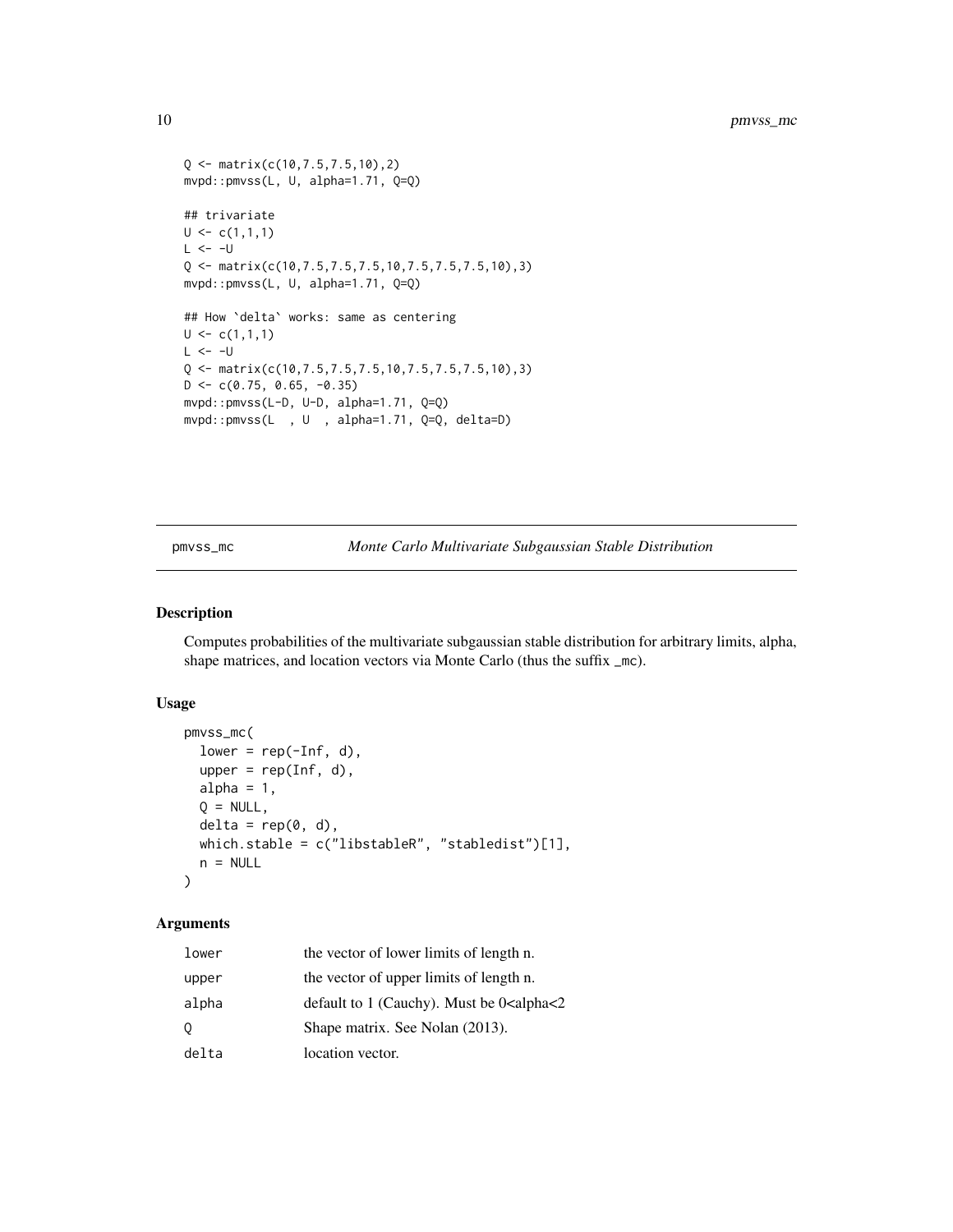#### <span id="page-10-0"></span>rmvss and the contract of the contract of the contract of the contract of the contract of the contract of the contract of the contract of the contract of the contract of the contract of the contract of the contract of the

| which.stable | defaults to "libstableR", other option is "stabledist". Indicates which package   |
|--------------|-----------------------------------------------------------------------------------|
|              | should provide the univariate stable distribution in this production distribution |
|              | form of a univariate stable and multivariate normal.                              |
| n            | number of random vectors to be drawn for Monte Carlo calculation.                 |

#### Value

a number between 0 and 1, the estimated probability via Monte Carlo

#### References

Nolan JP (2013), *Multivariate elliptically contoured stable distributions: theory and estimation*. Comput Stat (2013) 28:2067–2089 DOI 10.1007/s00180-013-0396-7

#### Examples

```
## print("mvpd (d=2, alpha=1.71):")
U \leftarrow c(1,1)L < - -UQ <- matrix(c(10,7.5,7.5,10),2)
mvpd::pmvss_mc(L, U, alpha=1.71, Q=Q, n=1e3)
mvpd::pmvss (L, U, alpha=1.71, Q=Q)
## more accuracy = longer runtime
mvpd::pmvss_mc(L, U, alpha=1.71, Q=Q, n=1e4)
U \leftarrow c(1,1,1)L < - -U
Q <- matrix(c(10,7.5,7.5,7.5,10,7.5,7.5,7.5,10),3)
## print("mvpd: (d=3, alpha=1.71):")
mvpd::pmvss_mc(L, U, alpha=1.71, Q=Q, n=1e3)
```
<span id="page-10-1"></span>

#### Description

Computes random vectors of the multivariate subgaussian stable distribution for arbitrary alpha, shape matrices, and location vectors. See Nolan (2013).

#### Usage

rmvss( n, alpha =  $1$ ,  $Q = NULL,$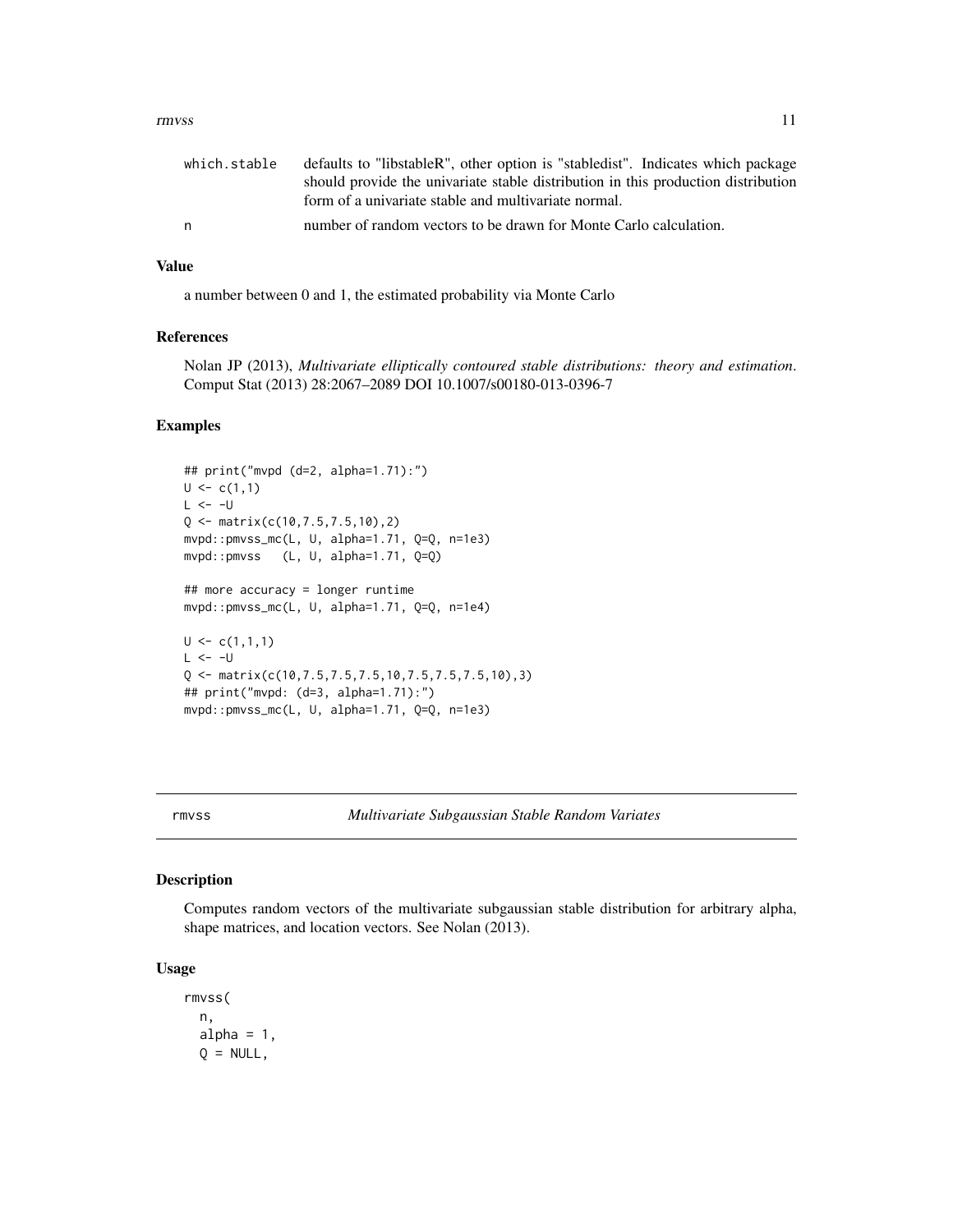12 rmvss

```
delta = rep(0, d),which.stable = c("libstableR", "stabledist")[1]
\lambda
```
#### Arguments

| n            | number of observations                                                                                                                                                                                                           |
|--------------|----------------------------------------------------------------------------------------------------------------------------------------------------------------------------------------------------------------------------------|
| alpha        | default to 1 (Cauchy). Must be $0$ alpha $\leq$ 2                                                                                                                                                                                |
| 0            | Shape matrix. See Nolan (2013).                                                                                                                                                                                                  |
| delta        | location vector.                                                                                                                                                                                                                 |
| which.stable | defaults to "libstableR", other option is "stabledist". Indicates which pack-<br>age should provide the univariate stable distribution in this production distribu-<br>tion form of a univariate stable and multivariate normal. |

#### Value

Returns the n by d matrix containing multivariate subgaussian stable random variates where d=nrow(Q).

#### References

Nolan JP (2013), *Multivariate elliptically contoured stable distributions: theory and estimation*. Comput Stat (2013) 28:2067–2089 DOI 10.1007/s00180-013-0396-7

#### Examples

## generate 10 random variates of a bivariate mvss rmvss(n=10, alpha=1.71, Q=matrix(c(10,7.5,7.5,10),2))

```
## generate 10 random variates of a trivariate mvss
Q <- matrix(c(10,7.5,7.5,7.5,10,7.5,7.5,7.5,10),3)
rmvss(n=10, alpha=1.71, Q=Q)
```